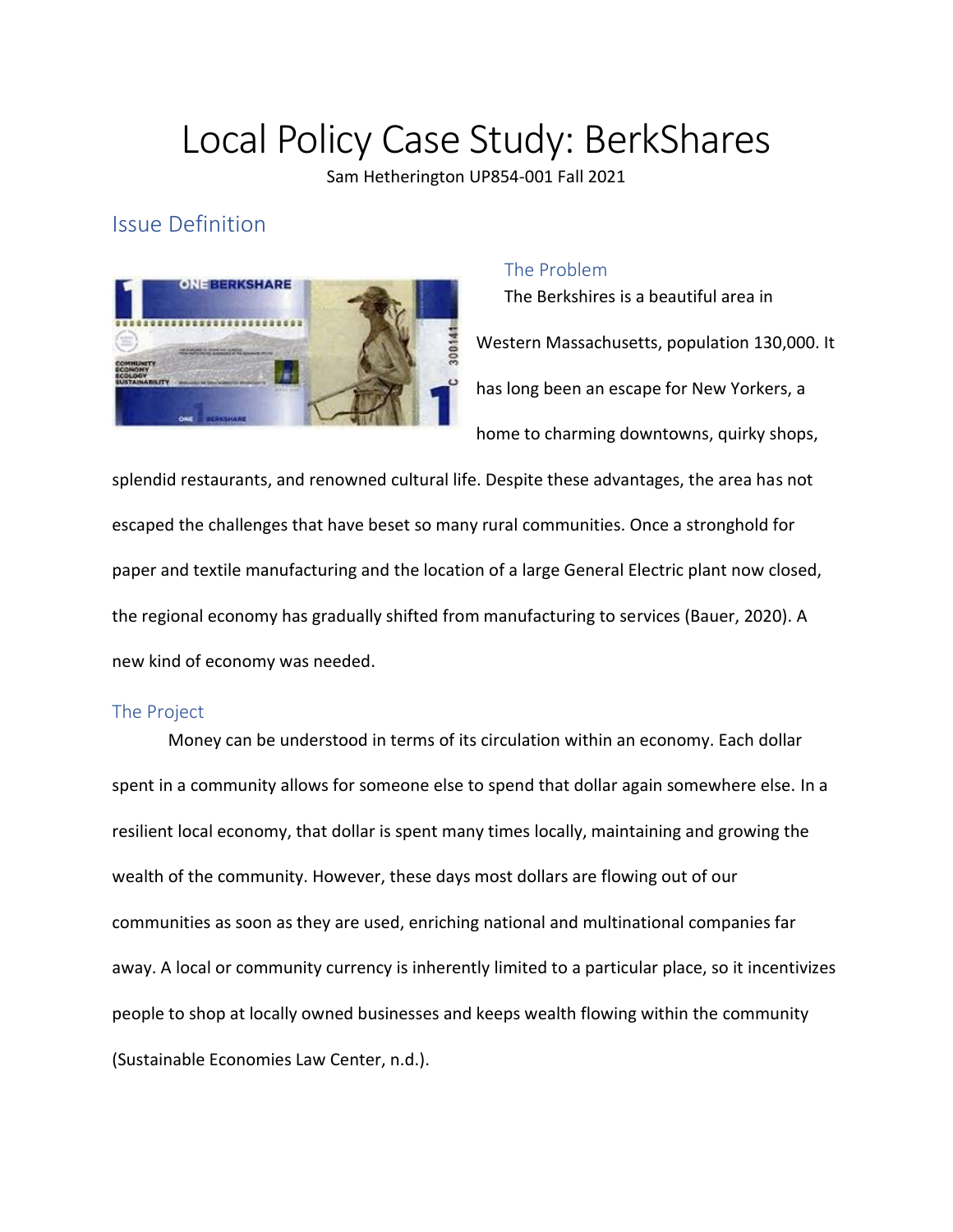BerkShares are a local currency for the largely rural Berkshire region of Massachusetts. The project was launched in 2006 and set out to improve the circulation of goods, services, and capital within the region, with the goals of strengthening the local economy and boosting community self-reliance. The currency emulates the once commonplace local currencies of the early 1900s which are again being recognized as a tool for sustainable economic development. People who choose to use the currency make a conscious commitment to buy local, and in doing so take a personal interest in the well-being of their community by laying the foundation for a vibrant, thriving economy (Schumacher Center for a New Economy, n.d.).

### Project Analysis



## How It Started The Schumacher Center for a New Economics is a non-profit which promotes concepts like regionally based economics. By 2006 it had spent dozens of years

experimenting with local currency and models for increased economic self-reliance specific to Berkshire County, its home region. One of the early experiments was "deli dollars". Frank Tortoriello owned a deli in Great Barrington, MA and wanted to move to larger premises but the bank would not lend him the \$4,500 he needed. Partnering with the local non-profit, a plan was devised: Mr. Tortoriello would print and issue "deli dollars" to finance the move. For 8 U.S. dollars, an investor received 10 deli dollars, which were redeemable in merchandise after six months had passed once the move presumably was made. No guarantees were issued with the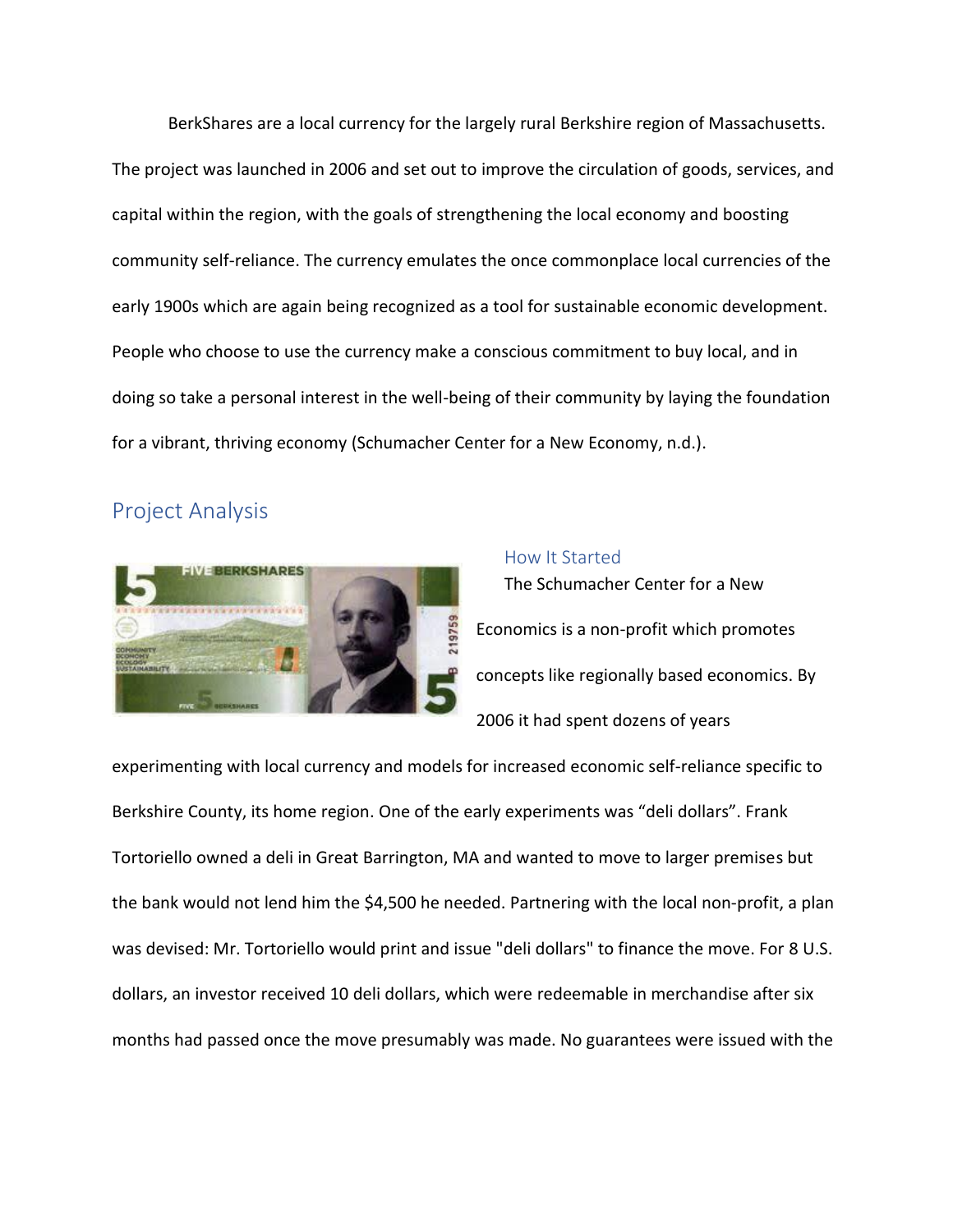notes, but for the chance of a 20% return, townspeople lined up to buy the scrip (Crawford, 1991). The plan worked and paved the way for the next steps in a new economy, BerkShares.

To launch BerkShares, Susan Witt of the Schumacher Center obtained funding in the form of a \$60,000 grant from RSF Social Finance, formed a group of like-minded people, secured the support of banks and the Chamber of Commerce for a 1-year trial. Banknotes were printed, complete with serial numbers and anti-counterfeiting measures and featuring portraits of local heroes. A Stockbridge Mohican, civil rights activist and founder of the NAACP W. E. B. Du Bois, pioneering farmer Robyn Van En, Moby Dick author Herman Melville, and beloved artist Norman Rockwell are all celebrated. The project started with 835,000 BerkShares (B\$). At the time 11 BerkShares could be bought with 10 U.S. dollars (Bauer, 2020 and Barry, 2007).

#### How it Works

Currently BerkShares are exchanged for dollars at 95 cents for 1 BerkShare. They can be spent at face value, for example, B\$10 can be used for a \$10 purchase. This gives the buyer a savings of 5%. This is an incentive for consumers as they are actively saving money by choosing to spend a local currency rather than the federal dollar. This strongly encourages the continuation of spending BerkShares and keeping it as active as possible. For businesses, acceptance of this local currency leads to greater customer loyalty and marks the participating business with a reputation of one that partakes in community improvement and progression (Ali, 2020). The fixed rate also encourages businesses to pay suppliers or employees with the currency rather than exchanging it at the bank for a loss. The project's stakeholders are local producers, retail businesses, non-profit organizations, service providers, and consumers.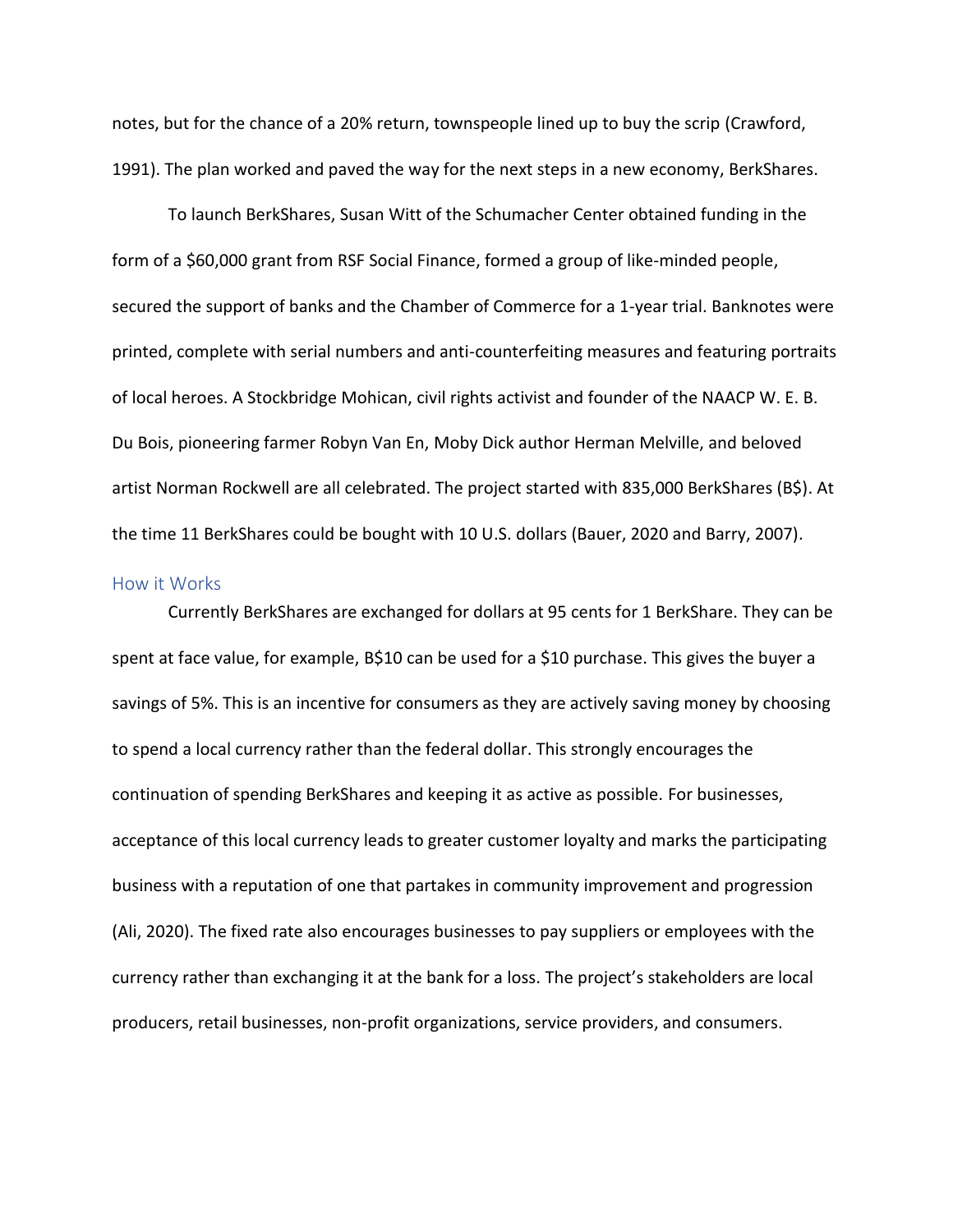BerkShares are a complementary currency, meaning it is a complement to the national currency. It is not legal tender, and it is subject to sales and income tax in the same way dollars are. Taxes are always paid in dollars. U.S. law prevents states from issuing their own currency but allows private groups to print paper scrip, though not coins. As long as coins are not turned out or something that resembles the U.S. dollar, it's legal. BerkShares are managed by BerkShares, Inc., a place-based, democratically structured non-profit organization.

#### Not Crypto Currency

There is a lot of buzz over crypto currencies such as Bitcoin. Crypto currencies are primarily designed to be global and anonymous, while local currencies are designed to be rooted in a specific place and increase personal relationships. Crypto's values are based on scarcity, subject to wild speculation and concentration in the hands of a few wealthy investors, while local currencies are designed to increase the circulation of goods and services and function mainly as a means of exchange, rather than an investment (Sustainable Economies Law Center, n.d.).

#### **Outcomes**



#### Still Going

Fifteen years later, "the great socioeconomic experiment" (Barry, 2007) is still going. BerkShares can be bought at nine branch offices of three community banks and spent at

over 400 locally owned participating businesses. Over B\$10 million have gone out in circulation between 2006 and 2019. Approximately B\$140,000 are circulating at any one time. It is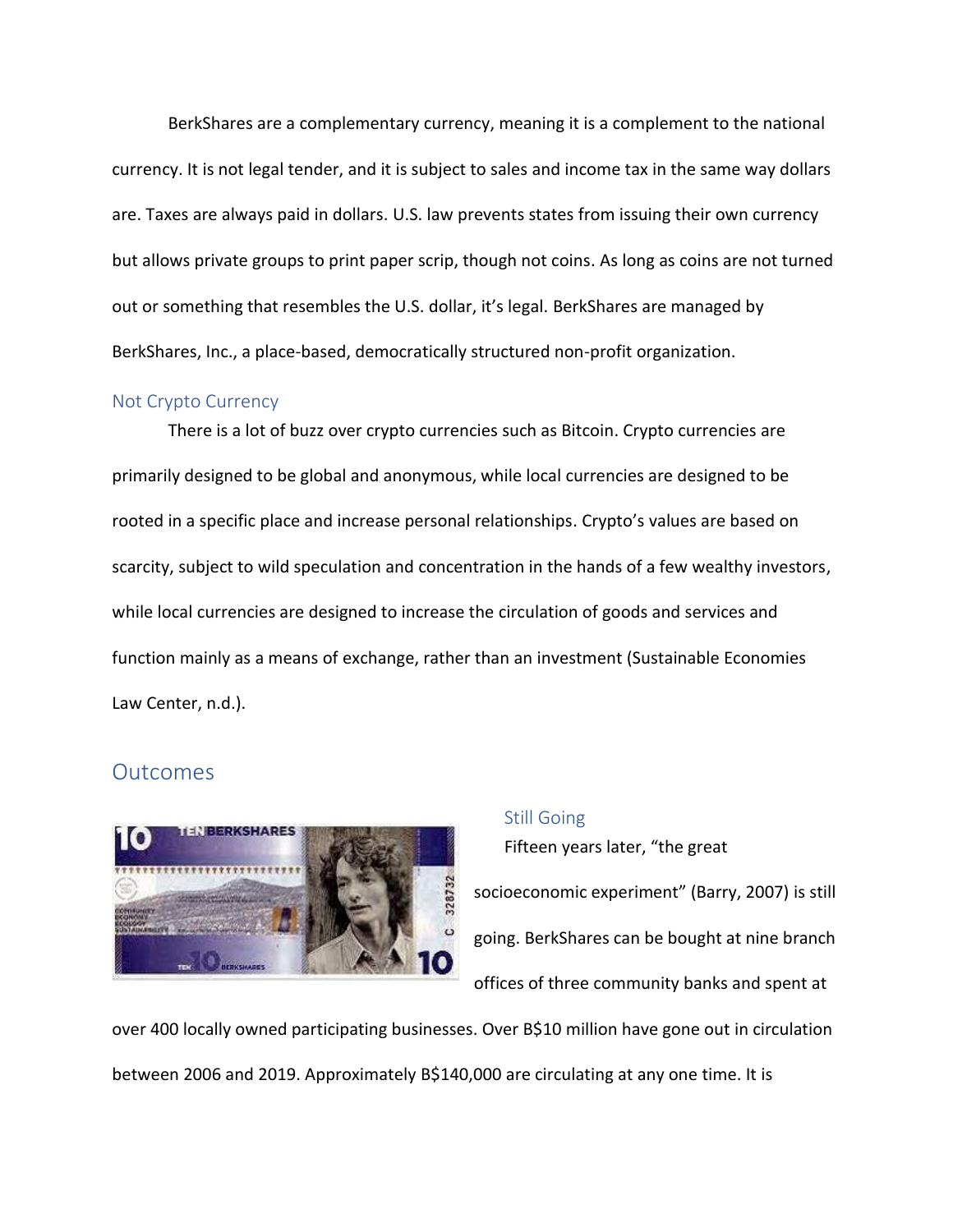estimated that on average each BerkShare is involved in around four transactions prior to being returned to the bank (Matti & Zhou, 2021).

#### Local Pride

BerkShares have become a thing of pride among area residents, some even boast never having returned a BerkShare note to the bank. They can be spotted in circulation at farmer's markets, Main Street storefronts, auto repair shops, and even professional offices revealing an enduring intention in residents' choice of where and how to do business. It has also opened up a broader revival of interest in local currencies following the Great Recession. There are now over 200 local currencies worldwide according to the Schumacher Center (Spears, 2021).

As with any local currency, there will always be the inevitable issue of relying on the Federal currency. These local currencies can only reach a certain level of success as they can only be used within a certain region. You can't use the BerkShares out of Berkshire, so, if necessary, for goods that are only supplied from other areas, US dollars must be used. However, the overall aim is to keep money flowing within the community for longer so with that in mind, the project has been very successful at doing just that (Ali, 2020).

#### Recent Analysis

Community currency initiatives around the world look to BerkShares as a model of success in achieving the objective of strengthening the local economy. It is one of the longest lasting local currencies and has become influential, receiving considerable media attention but does it really improve the local economy significantly. A recent quantitative study by Matti and Zhou, using standard macroeconomic data, found that BerkShares had no measurable impact on either the local economy or business dynamics (2021). The currency "has merely replaced the unit of account in which some local trade is denominated" or in other words money is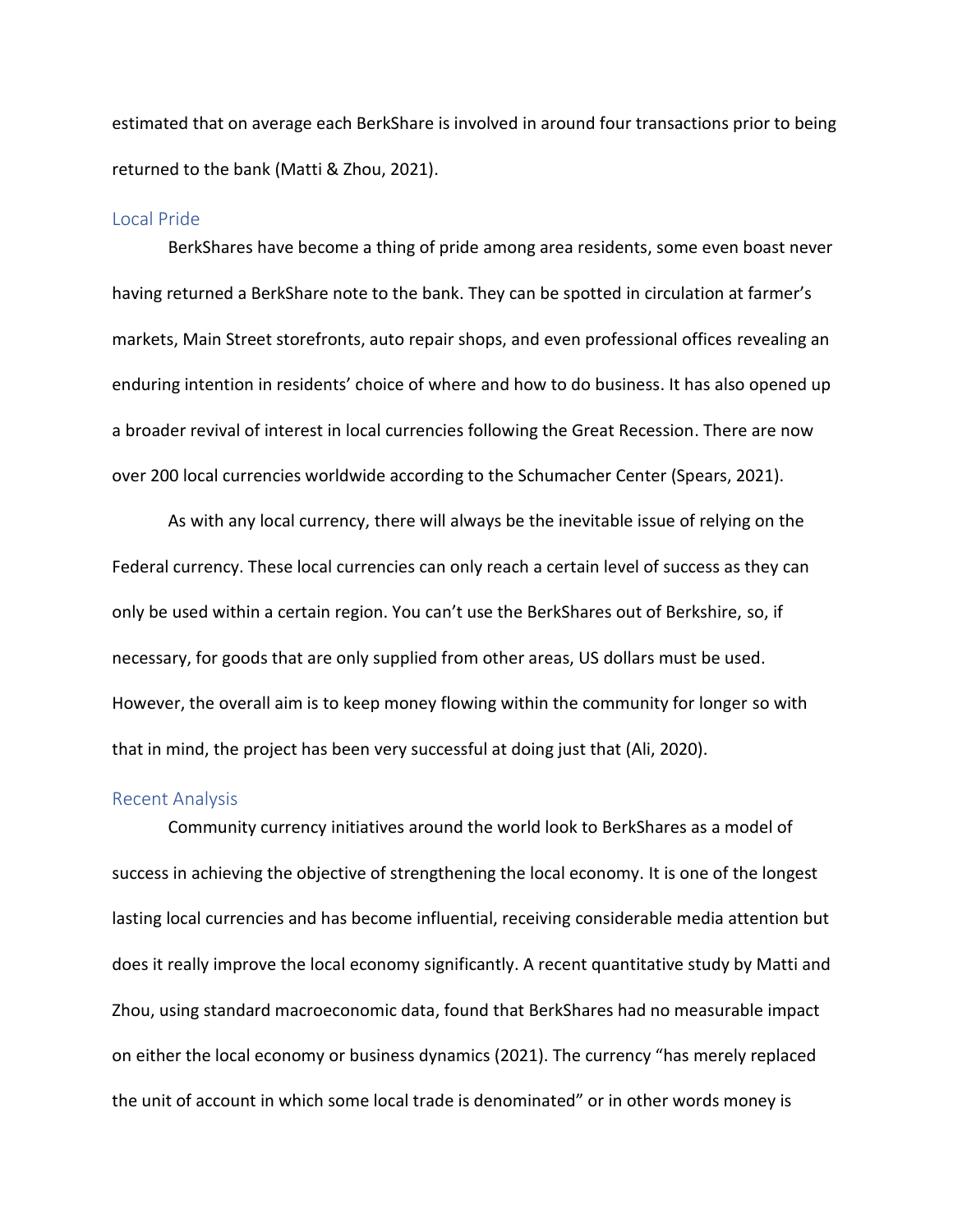money. BerkShares did not cause harm to the local economy. The Matti & Zhou article has yet to be formally published and interested parities have yet to comment about it.

#### Lessons



Some tweaks were needed once the implementation started. The original exchange rate was too high. This resulted in providing too much of a discount to buyers, causing the

business owners to take a hit. An adjustment to 5% discount was made. Some business owners have had to impose a limit on the amount of B\$ accepted per month because of the overwhelming popularity of the currency. A major key to the program's success has been the partnership with local banks. They back the BerkShares in a checking account, offer fee-free currency exchange, and allow the currency to be easily integrated into the community according to Rachel Moriarty, executive director of BerkShares (Barry, 2007 & Panne, 2019).

#### Advantages and Disadvantages

The project demonstrated several advantages and disadvantages of local currencies. Advantages are:

- BerkShares are a viable way of facilitating local economic exchange and encourage consumers to buy locally keeping money at home instead of being exported to large companies in distant countries
- Increases local money supply increasing demand and stimulating local production and employment and helping with import replacement producing local products for local consumption, rather than relying on imports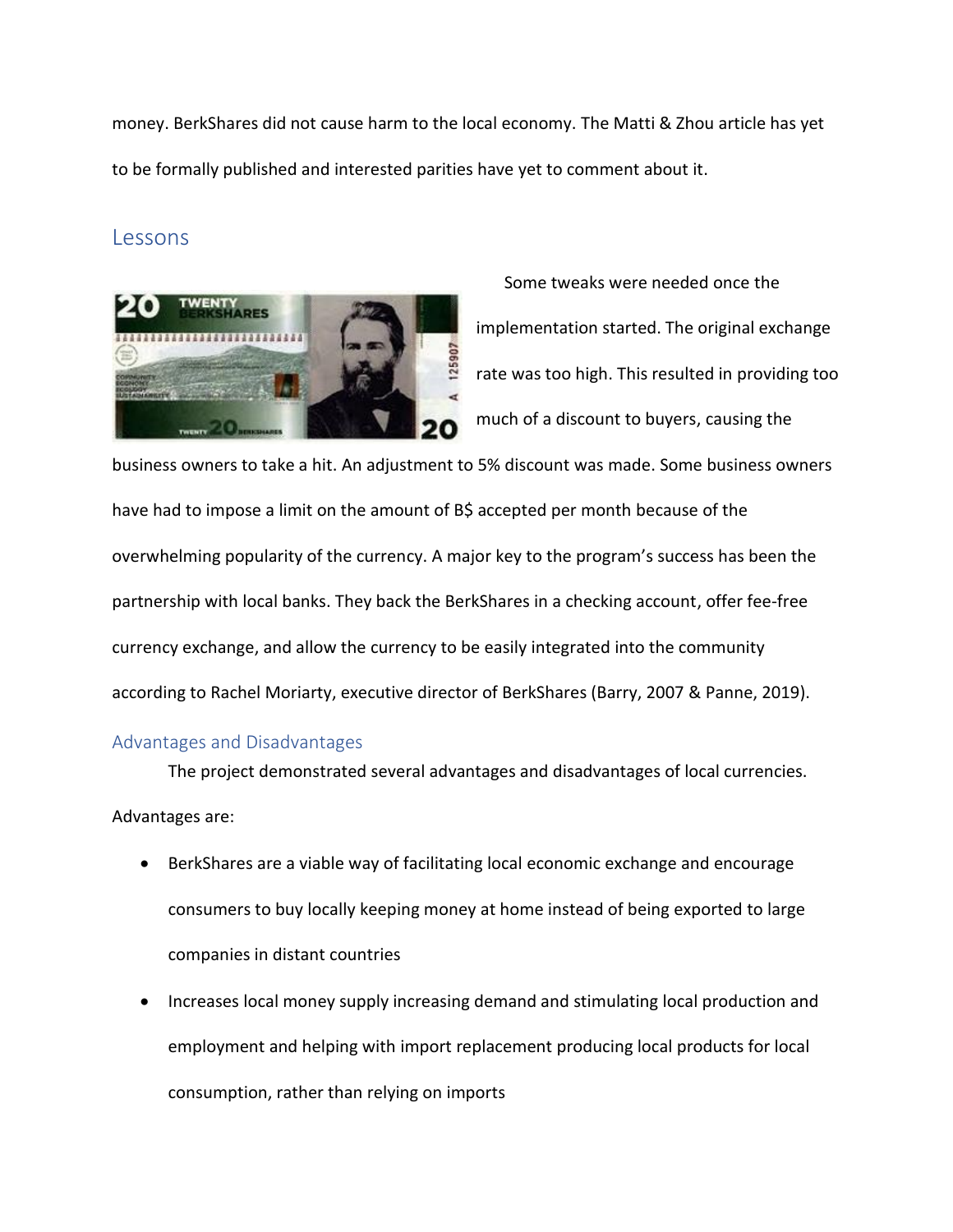- Local currencies can be an alternative source of capital for which the interest (if any) will circulate back to the community
- Increases the ability of locals to make more informed choices when they go shopping
- Help reverse the globalization and homogenization of cultures trend, connecting people to other people and places they see every day
- Instills pride and identity in the region (branding), potentially attracting visitors and press

The disadvantages and challenges are:

- Problems in finding loans to make, Witt found that people were out of the habit of being producers and there was a lack of entrepreneurs
- Difficult to fight the "Amazon conundrum" or commerce that is globalized, depersonalized; ruthlessly efficiency-seeking, seductively convenient and inexpensive (at least when viewed in isolation from the costs that convenience and low prices cause); and, crucially, divorced from place (Bauer, n.d.)
- No discernible evidence of BerkShares leading to economic development (Matti & Zhou, 2021)

## Conclusion



Present-day financialized capitalism, with its huge stock buybacks and asset inflation, has fueled the nation's widening economic inequality. With local currencies, by contrast,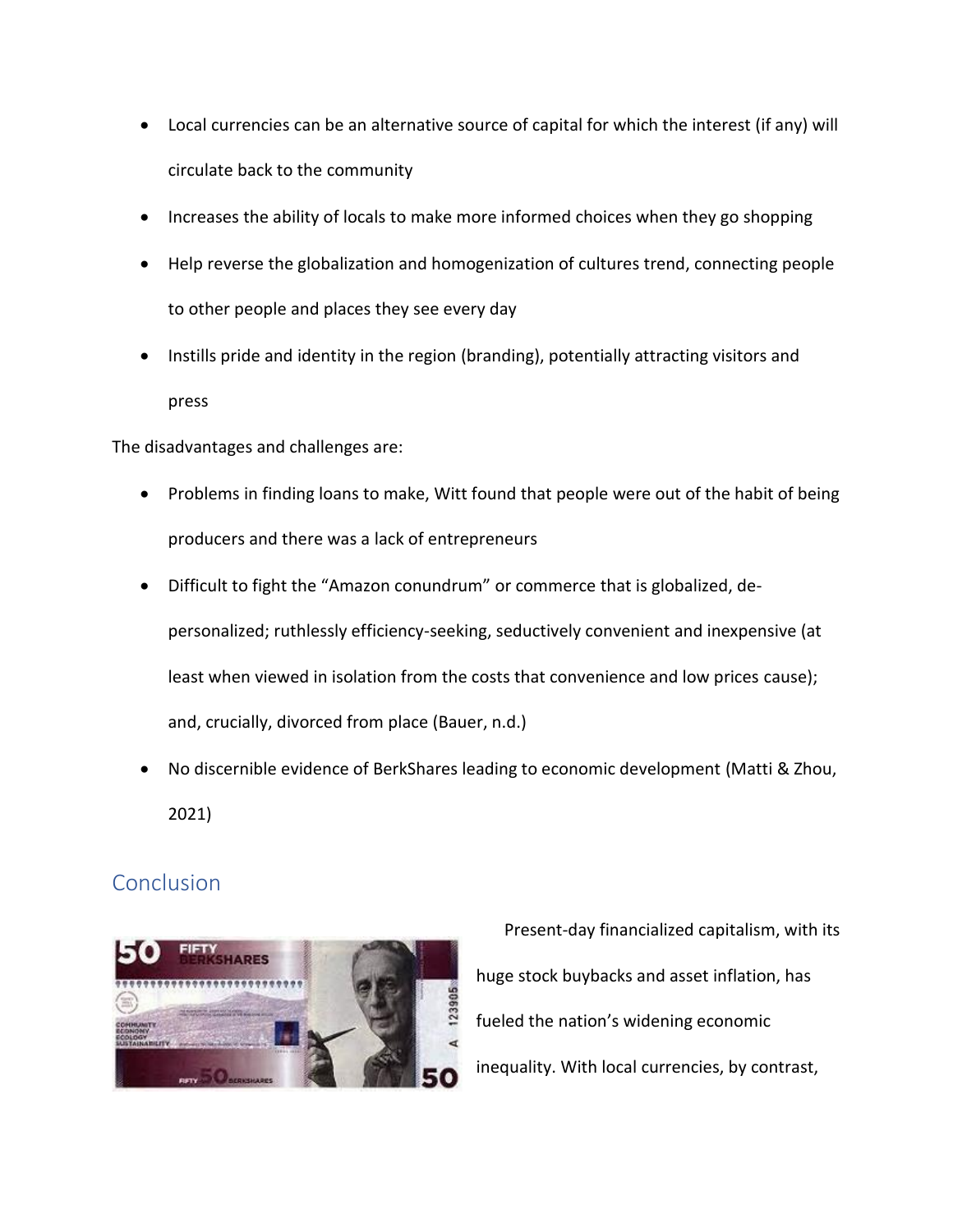reserves are kept with individual community banks, which reinvest directly using lower-risk loans to small business ventures. Local currencies thrive on a spirit of communal interdependence, often appearing at moments of economic crisis. Many are rooted in food production and security, the foundation for any healthy and ecologically sustainable economy. Amid such systemic crises, local producers and communities can turn to each other for support. Local currencies are by no means a cure-all for America's deep economic injustice and poverty. The benefits they deliver to a community are, in the end, only as strong as community members' commitment to local unity. What such currencies can do is provide a conduit for that commitment, creating a tangible manifestation of the interdependence in everyday exchanges. So, while local currencies are but one tool for local economic development, they can be a powerful complement to broader efforts to build community wealth and a solidarity economy.

#### More than Money

From the beginning, BerkShares has been about much more than just another way to pay for goods and services. Facilitating personal bonds between local producers, consumers, and suppliers has increased resiliency in this period of global supply chain disruption. The Covid-19 pandemic has resulted in a boom of direct mutual aid networks. Because local currencies flourish on the same spirit of community, it has great potential to help focus and sustain such efforts into the future. Local currencies can help harness the collective power at a more human scale by empowering people to shape and direct the economic futures of their own communities (Spears, 2021).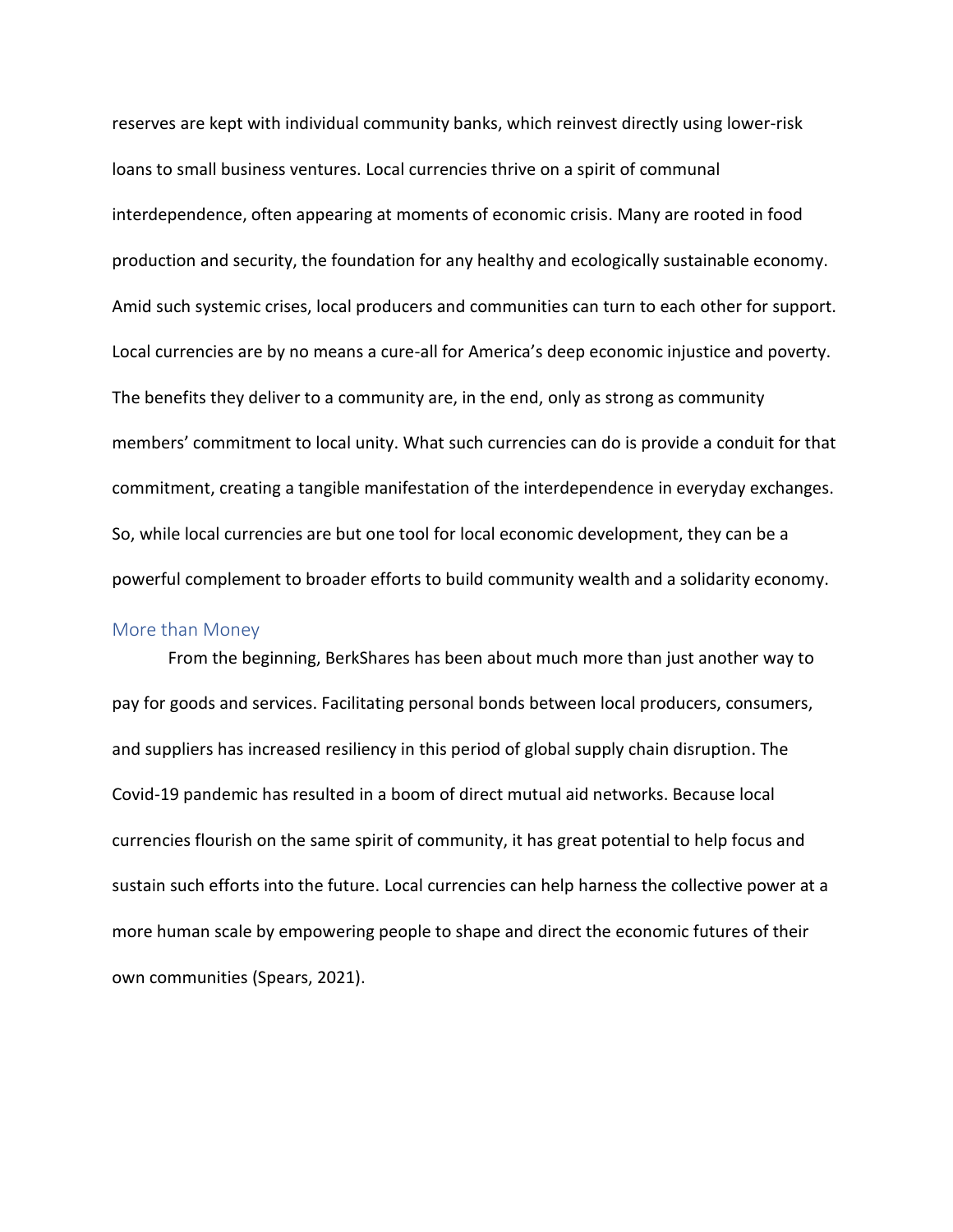## Works Cited

Ali, Q. (2020, Sep 3). *BerkShares - Money in the Hands of the Local Community*. Bristol Pound. <https://bristolpound.org/berkshares-money-in-the-hands-of-the-local-community/>

Bauer, B. (2020). *Could Small Still Be Beautiful*. BerkShares Inc. [https://web.archive.org/web/20210224232126/https://berkshares.org/media/could-small-still](https://web.archive.org/web/20210224232126/https:/berkshares.org/media/could-small-still-be-beautiful)[be-beautiful](https://web.archive.org/web/20210224232126/https:/berkshares.org/media/could-small-still-be-beautiful)

BerkShares, Inc. (n.d.). *About BerkShares*. BerkShares, Inc. <https://berkshares.org/>

Barry, D. (2007, Feb 25). *Would You Like That in Tens, Twenties or Normans*? New York Times. <https://www.nytimes.com/2007/02/25/us/25land.html>

Crawford, P. (1991, Oct 12). *Homemade Money Means Another Day, Another Deli*. New York Times. [https://www.nytimes.com/1991/10/12/your-money/IHT-homemade-money-means](https://www.nytimes.com/1991/10/12/your-money/IHT-homemade-money-means-another-day-another-deli.html)[another-day-another-deli.html](https://www.nytimes.com/1991/10/12/your-money/IHT-homemade-money-means-another-day-another-deli.html)

Lindstrom, C., Witt, S. (n.d.). *LOCAL CURRENCIES IN THE 21ST CENTURY: UNDERSTANDING MONEY, BUILDING LOCAL ECONOMIES, RENEWING COMMUNITY*. Schumacher Center for a New Economics[. https://centerforneweconomics.org/publications/local-currencies-in-the-21st](https://centerforneweconomics.org/publications/local-currencies-in-the-21st-century-understanding-money-building-local-economies-renewing-community/)[century-understanding-money-building-local-economies-renewing-community/](https://centerforneweconomics.org/publications/local-currencies-in-the-21st-century-understanding-money-building-local-economies-renewing-community/)

Matti, J., Zhou, Y. (2021, Nov 2). Money is money: The economic impact of BerkShares. *Ecological Economics*, *Vol. 192*.<https://doi.org/10.1016/j.ecolecon.2021.107255>

Panne, V. (2019, Jun 1). *Local currencies work! There are already thousands of BerkShares in circulation Who knew a community currency could last this long — or bring so much exported business back home*? Salon. [https://www.salon.com/2019/06/01/local-currencies-work-there](https://www.salon.com/2019/06/01/local-currencies-work-there-are-already-thousands-of-berkshares-in-circulation_partner/)[are-already-thousands-of-berkshares-in-circulation\\_partner/](https://www.salon.com/2019/06/01/local-currencies-work-there-are-already-thousands-of-berkshares-in-circulation_partner/)

Schumacher Center for a New Economics. (n.d.). *Local Currencies Program*. Schumacher Center for a New Economics.<https://centerforneweconomics.org/apply/local-currencies-program/>

Spears, J. (2021, Nov 17*)*. *Taking Local Currency Digital: A New Experiment Emerges*. Nonprofit Quarterly. [https://nonprofitquarterly.org/taking-local-currency-digital-a-new-experiment](https://nonprofitquarterly.org/taking-local-currency-digital-a-new-experiment-emerges/)[emerges/](https://nonprofitquarterly.org/taking-local-currency-digital-a-new-experiment-emerges/)

Sustainable Economies Law Center. (n.d.). *Frequently Asked Questions - Community Currencies*. Sustainable Economies Law Center.<https://www.theselc.org/community-currencies-faq>

Currency Image Notes:

1 BerkShare Note=A Stockbridge Mohican militia man, the original inhabitants of the area, fought on the side of the Continental Army during the War of Independence.

5 BerkShare Note=W.E.B. Du Bois, a civil rights leader, author, and founder of the NAACP born in Great Barrington.